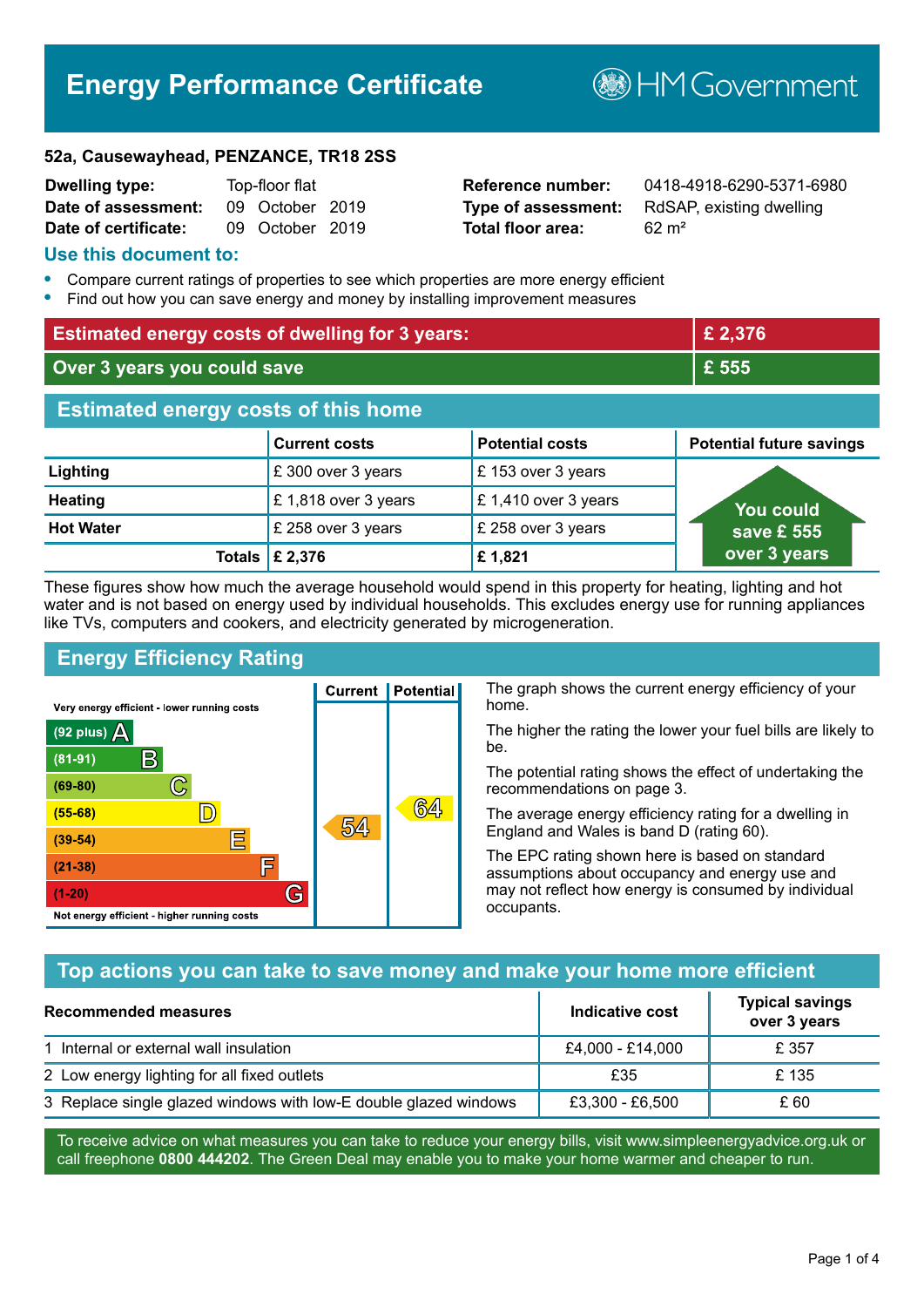**Energy Performance Certificate**

#### **Summary of this home's energy performance related features**

| <b>Element</b>        | <b>Description</b>                                      | <b>Energy Efficiency</b> |
|-----------------------|---------------------------------------------------------|--------------------------|
| Walls                 | Solid brick, as built, no insulation (assumed)          | ★★☆☆☆                    |
|                       | Solid brick, as built, partial insulation (assumed)     | ★★★☆☆                    |
|                       | Granite or whinstone, as built, no insulation (assumed) | ★★☆☆☆                    |
| Roof                  | Pitched, no insulation (assumed)                        | ★☆☆☆☆                    |
| Floor                 | (another dwelling below)                                |                          |
| Windows               | Some double glazing                                     | ★★☆☆☆                    |
| Main heating          | Boiler and radiators, mains gas                         | ★★★★☆                    |
| Main heating controls | Programmer, room thermostat and TRVs                    | ★★★★☆                    |
| Secondary heating     | None                                                    |                          |
| Hot water             | From main system                                        | ★★★★☆                    |
| Lighting              | No low energy lighting                                  | ★☆☆☆☆                    |

Current primary energy use per square metre of floor area: 323 kWh/m² per year

The assessment does not take into consideration the physical condition of any element. 'Assumed' means that the insulation could not be inspected and an assumption has been made in the methodology based on age and type of construction.

See addendum on the last page relating to items in the table above.

#### **Low and zero carbon energy sources**

Low and zero carbon energy sources are sources of energy that release either very little or no carbon dioxide into the atmosphere when they are used. Installing these sources may help reduce energy bills as well as cutting carbon. There are none provided for this home.

# **Your home's heat demand**

For most homes, the vast majority of energy costs derive from heating the home. Where applicable, this table shows the energy that could be saved in this property by insulating the loft and walls, based on typical energy use (shown within brackets as it is a reduction in energy use).

| <b>Heat demand</b>           | <b>Existing dwelling</b> | Impact of loft<br>insulation | Impact of cavity<br>wall insulation | Impact of solid<br>wall insulation |
|------------------------------|--------------------------|------------------------------|-------------------------------------|------------------------------------|
| Space heating (kWh per year) | 11.237                   | (4, 419)                     | N/A                                 | (3,069)                            |
| Water heating (kWh per year) | .892                     |                              |                                     |                                    |

You could receive Renewable Heat Incentive (RHI) payments and help reduce carbon emissions by replacing your existing heating system with one that generates renewable heat, subject to meeting minimum energy efficiency requirements. The estimated energy required for space and water heating will form the basis of the payments. For more information, search for the domestic RHI on the www.gov.uk website.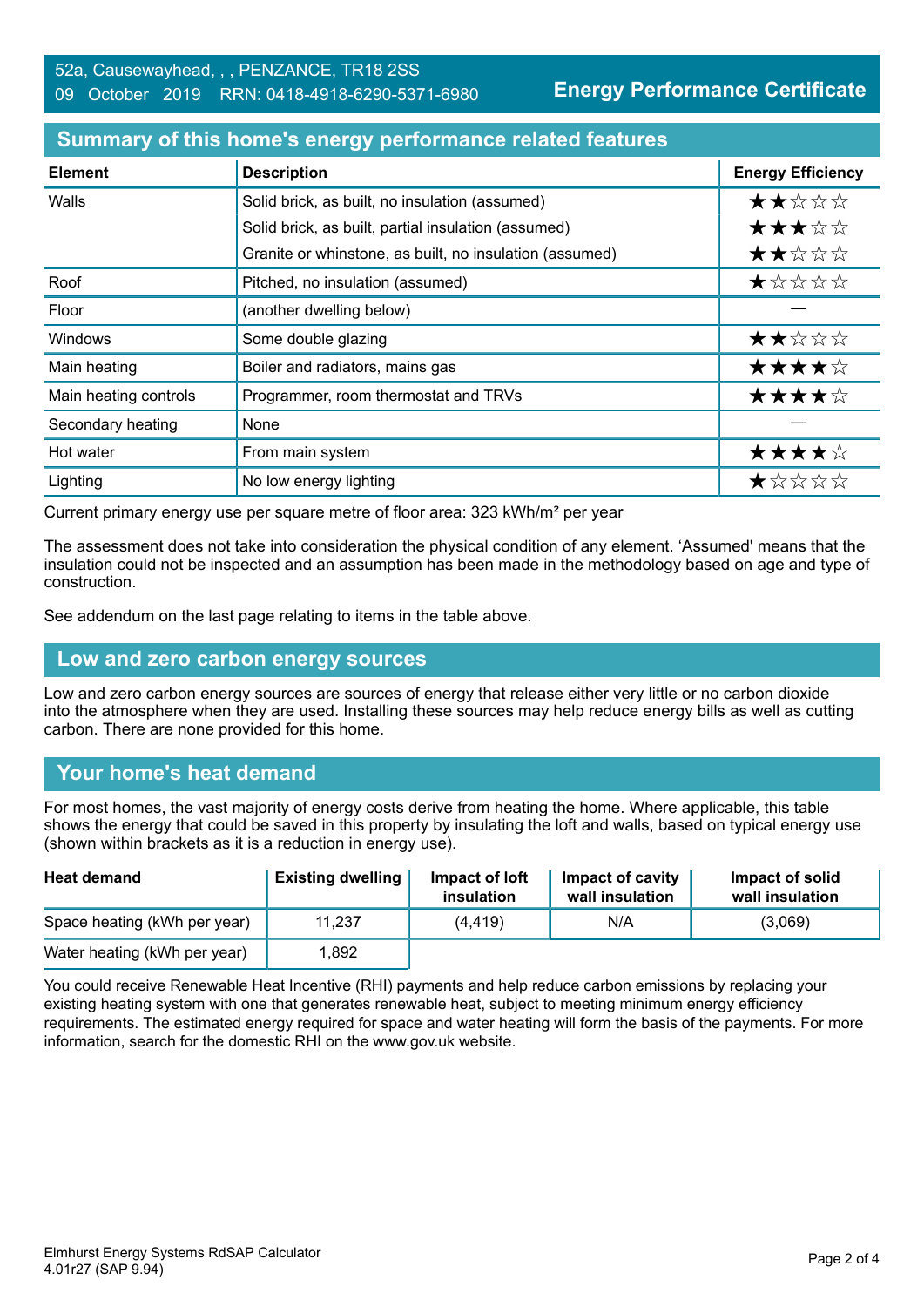#### 52a, Causewayhead, , , PENZANCE, TR18 2SS 09 October 2019 RRN: 0418-4918-6290-5371-6980

### **Recommendations**

The measures below will improve the energy performance of your dwelling. The performance ratings after improvements listed below are cumulative; that is, they assume the improvements have been installed in the order that they appear in the table. To receive advice on what measures you can take to reduce your energy bills, visit www.simpleenergyadvice.org.uk or call freephone 0800 444202. Before installing measures, you should make sure you have secured the appropriate permissions, where necessary. Such permissions might include permission from your landlord (if you are a tenant) or approval under Building Regulations for certain types of work.

| <b>Recommended measures</b>                                       | <b>Indicative cost</b> | <b>Typical savings</b><br>per year | <b>Rating after</b><br>improvement |
|-------------------------------------------------------------------|------------------------|------------------------------------|------------------------------------|
| Internal or external wall insulation                              | £4,000 - £14,000       | £ 119                              | <b>D61</b>                         |
| Low energy lighting for all fixed outlets                         | £35                    | £45                                | <b>D63</b>                         |
| Replace single glazed windows with low-E double<br>glazed windows | £3,300 - £6,500        | £20                                | D64                                |

## **Financial Support and the Green Deal**

Green Deal Finance allows you to pay for some of the cost of your improvements in instalments under a Green Deal Plan (note that this is a credit agreement, but with instalments being added to the electricity bill for the property). The availability of a Green Deal Plan will depend upon your financial circumstances. There is a limit to how much Green Deal Finance can be used, which is determined by how much energy the improvements are estimated to **save** for a 'typical household'.

You may also be able to obtain support towards repairs or replacements of heating systems and/or basic insulation measures under the ECO scheme, provided that you are in receipt of qualifying benefits or tax credits. To learn more about this scheme and the rules about eligibility, visit www.simpleenergyadvice.org.uk or call freephone **0800 444202** for England and Wales.